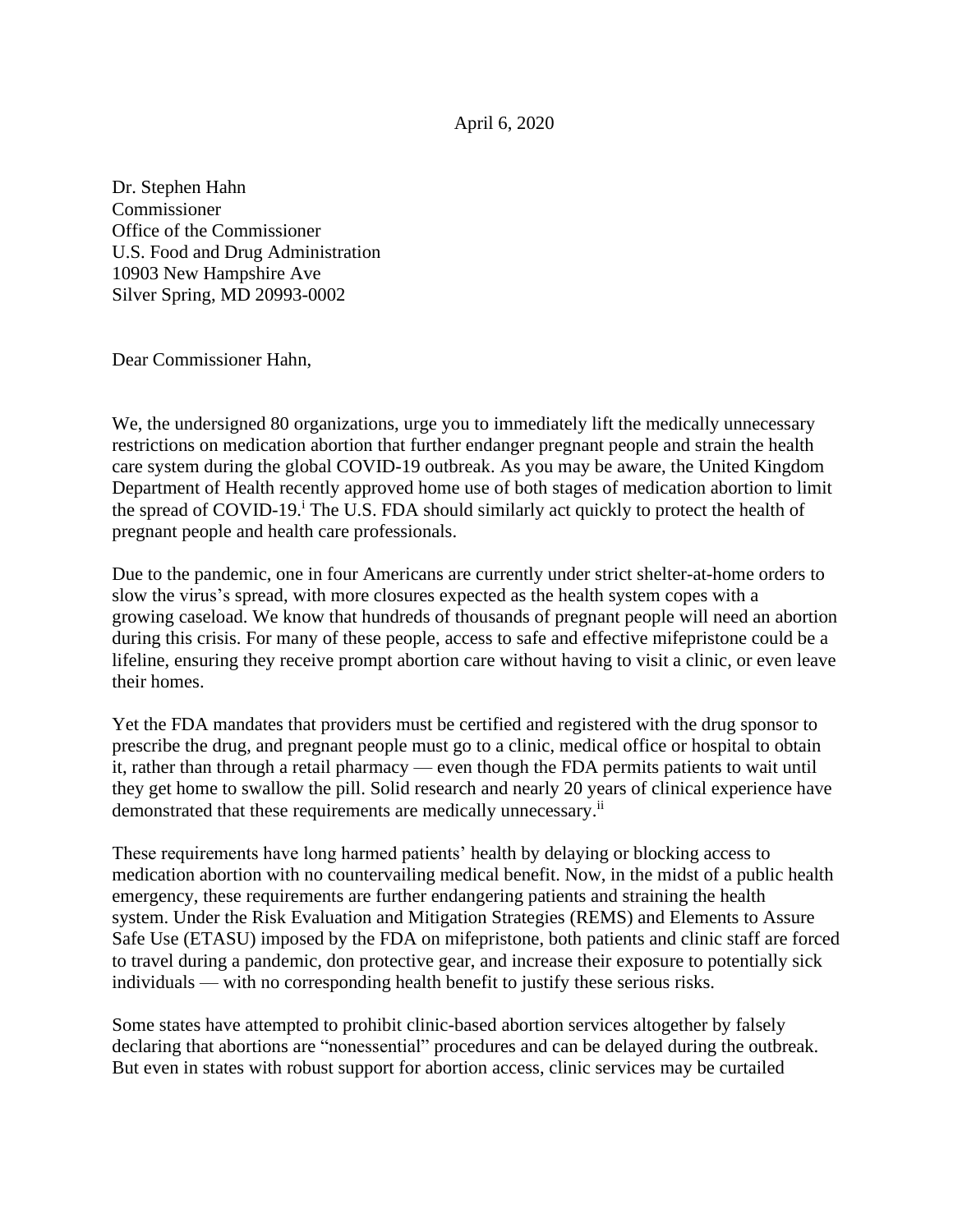by nationwide shortages of basic medical supplies and personal protective equipment, such as gloves and masks.

In every case, requiring pregnant people to travel to providers for services that could be performed remotely through telehealth consultations in order to receive FDA-approved medication that could be available at retail pharmacies through pickup or delivery, threatens both patient and provider.

Sensibly, the FDA has explicitly recognized that enforcement of REMS and ETASU restrictions during a pandemic "put<sup>[s]</sup> patients and others at risk for transmission of the coronavirus" and has suspended its enforcement of critical restrictions imposed on other drugs — even when they have a far riskier safety profile.

In guidance issued in March, the FDA noted its "critical role in protecting the United States from threats including emerging infectious diseases" and its commitment "to providing timely guidance to support response efforts to this pandemic."iii

The guidance states:

FDA recognizes that during the COVID-19 PHE [public health emergency], completion of REMS-required laboratory testing or imaging studies may be difficult *because patients may need to avoid public places and patients suspected of having COVID-19 may be self-isolating and/or subject to quarantine.* Under these circumstances, undergoing laboratory testing or imaging studies *in order to obtain a drug subject to a REMS can put patients and others at risk for transmission of the coronavirus* [emphasis ours].

In light of the FDA's March guidance and explicit recognition of the dire risks, we urge you to lift the REMS and ETASU restrictions on mifepristone to ensure that pregnant people have access to this safe and effective drug even during this national public health crisis. If everyone who needs a medication abortion can safely access mifepristone through telehealth appointments and have it shipped to them, then that action alone would alleviate strain on the health system while protecting patients.

In the absence of this action, the FDA will force pregnant people to pursue alternatives. Some will turn to overseas pharmacies. While many of us believe that this can be a safe method for procuring medication abortion, *the FDA* has argued that doing so "poses an inherent risk to consumers who purchase those products."<sup>iv</sup> Some pregnant people will use alternative, nonmedical methods of self-managed abortion — as long practiced by women — that can be safe and effective. But many others will turn to dangerous or unproven methods. Some people who travel (often over long distances) to pick up mifepristone in a clinic will be exposed to COVID-19. And, of course, many people will be forced to carry an unwanted pregnancy to term during a pandemic — with unknown but likely significant risks. **In making a risk-benefit analysis around the REMS and ETASU for mifepristone, the FDA must weigh all of these realworld considerations.**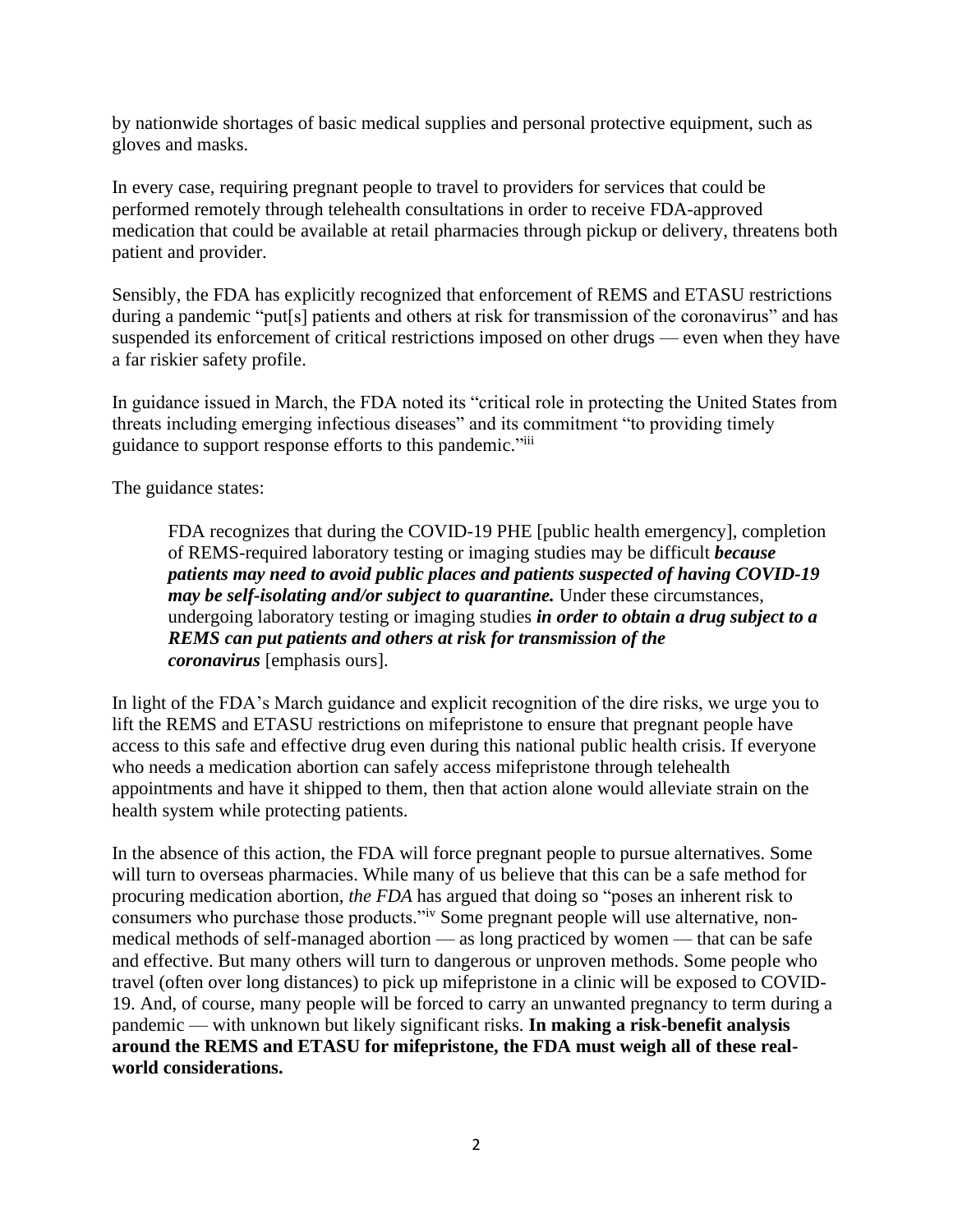The FDA is putting the lives of pregnant people at risk. We urge you to take steps now to ensure that mifepristone remains a safe and effective form of abortion care during the crisis.

Thank you for your prompt attention to this urgent public health matter. Please contact Cynthia A. Pearson, Executive Director at the National Women's Health Network at [cpearson@nwhn.org](mailto:cpearson@nwhn.org)  with your response.

Sincerely,

500 Women Scientists Abortion Care Network Access Reproductive Care-Southeast Advocates for Youth All-Options American Humanist Association American Medical Student Association (AMSA) AMPLIFY GA Asian & Pacific Islander American Health Forum Black Women's Health Imperative California Latinas for Reproductive Justice Catholics for Choice Center for American Progress CHOICES. Memphis Center for Reproductive Health Civil Liberties and Public Policy Clearinghouse on Women's Issues Cobalt Consumers for Affordable Health Care Creating a Clinician Corps DuPont Clinic Equality California Equity Forward EverThrive Illinois Feminist Majority Foundation Feminist Women's Health Center Florida Access Network Forward Together Action Gender Justice Gender Justice League Seattle GLMA: Health Professionals Advancing LGBTQ Equality Human Rights Watch Ibis Reproductive Health If/When/How: Lawyering for Reproductive Justice In Our Own Voice: National Black Women's Reproductive Justice Agenda Indiana Religious Coalition for Reproductive Choice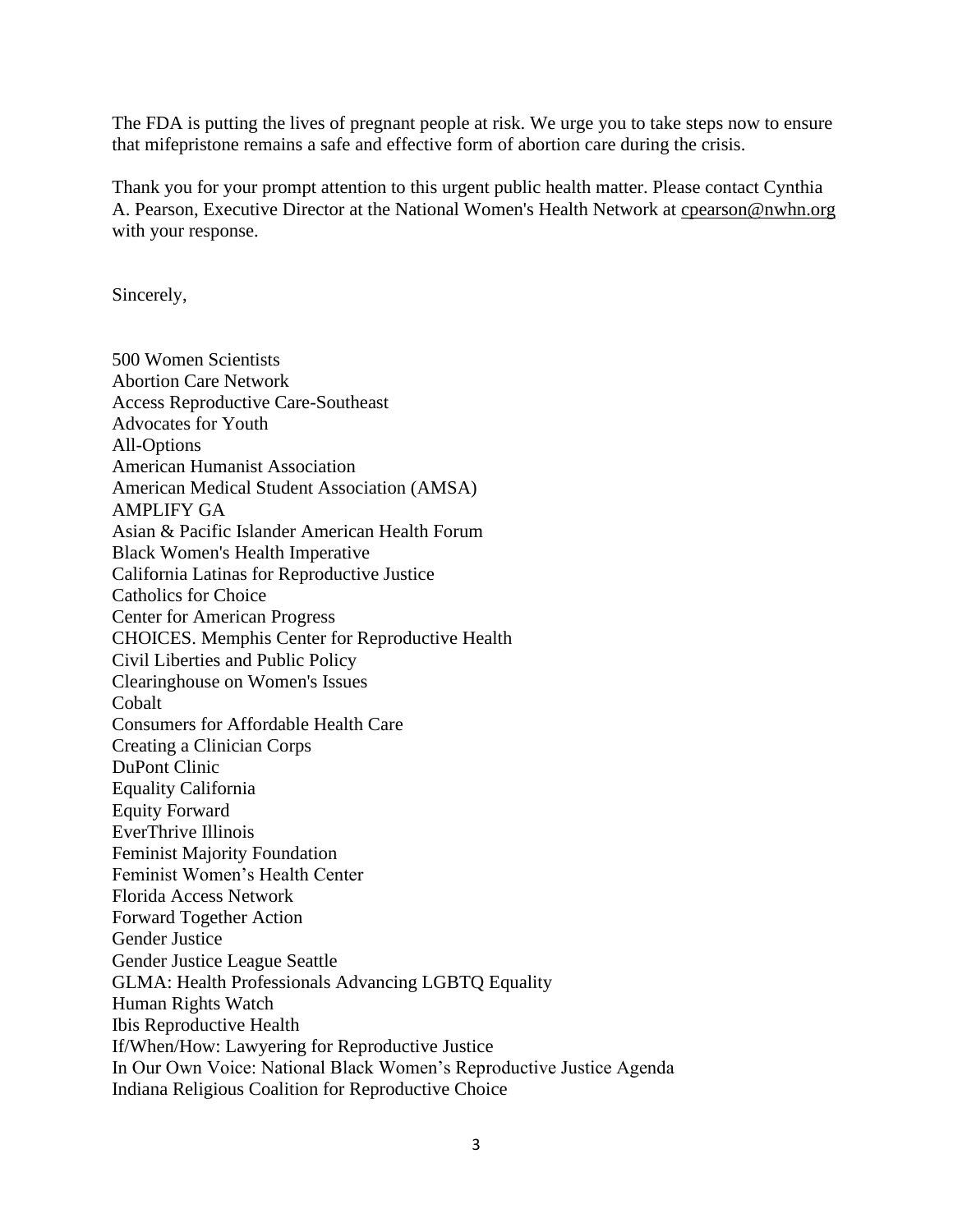International Campaign for Women's Safe Right to Abortion International Women's Health Coalition Ipas Jacobs Institute of Women's Health Jane's Due Process Legal Voice Medical Students for Choice NARAL Pro-Choice America NARAL Pro-Choice Texas National Abortion Federation National Advocates for Pregnant Women National Asian Pacific American Women's Forum National Center for Lesbian Rights National Council of Jewish Women National Health Law Program National Hispanic Medical Association National Latina Institute for Reproductive Justice National Minority Quality Forum National Network of Abortion Funds National Organization for Women National Women's Health Network National Working Positive Coalition New Era Colorado Our Bodies Ourselves PAI Pendergast Consulting Population Connection Action Fund Power to Decide Progress Florida Education Institute Public Citizen Religious Coalition for Reproductive Choice Reproaction Reproductive Health Access Project SIECUS: Sex Ed for Social Change SisterSong Women of Color Reproductive Justice Collective Southwest Women's Law Center in Albuquerque, New Mexico SPARK Reproductive Justice NOW! Students for Choice The Women's Centers Union of Concerned Scientists URGE: Unite for Reproductive & Gender Equity Women First Digital Women's Health Specialists Women Have Options/Ohio Women's Law Project, Pennsylvania **WVFREE**